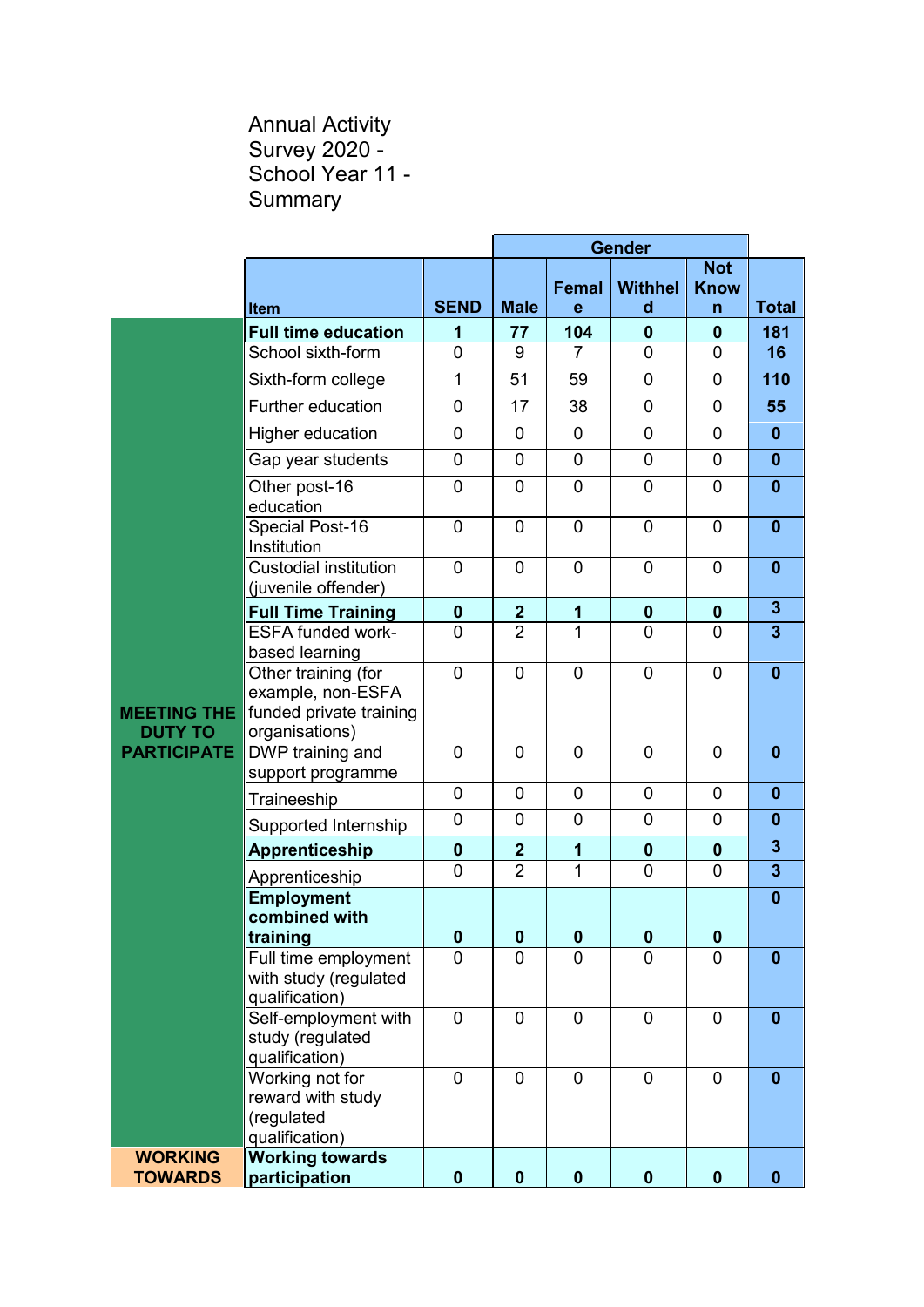|                                       | Re-engagement<br>activities                  | 0              | 0                          | 0                             | 0                          | 0                   | $\mathbf{0}$                 |
|---------------------------------------|----------------------------------------------|----------------|----------------------------|-------------------------------|----------------------------|---------------------|------------------------------|
|                                       | Start date agreed<br>(RPA compliant)         | 0              | $\mathbf 0$                | $\overline{0}$                | $\overline{0}$             | 0                   | $\mathbf{0}$                 |
|                                       | <b>Temporary break</b><br>from learning      | 0              | $\boldsymbol{0}$           | $\boldsymbol{0}$              | $\boldsymbol{0}$           | $\boldsymbol{0}$    | $\bf{0}$                     |
| <b>TEMPORARY</b><br><b>BREAK FROM</b> | Supporting family -<br>teenage parents       | $\overline{0}$ | $\overline{0}$             | $\overline{0}$                | $\overline{0}$             | $\overline{0}$      | $\bf{0}$                     |
| <b>LEARNING</b>                       | <b>Illness</b>                               | 0<br>0         | $\mathbf 0$<br>$\mathbf 0$ | $\overline{0}$<br>$\mathbf 0$ | $\mathbf 0$<br>$\mathbf 0$ | $\overline{0}$<br>0 | $\mathbf{0}$<br>$\mathbf{0}$ |
|                                       | Pregnancy<br><b>Employment without</b>       |                |                            |                               |                            |                     |                              |
|                                       | training (Total)                             | $\bf{0}$       | $\mathbf 0$                | $\boldsymbol{0}$              | $\mathbf 0$                | $\mathbf 0$         | $\mathbf{0}$                 |
|                                       | <b>Employment without</b><br>training        | $\overline{0}$ | $\Omega$                   | $\mathbf{0}$                  | 0                          | $\mathbf{0}$        | $\bf{0}$                     |
|                                       | <b>Employment with</b><br>training (other)   | $\overline{0}$ | $\overline{0}$             | $\mathbf 0$                   | $\overline{0}$             | $\overline{0}$      | $\mathbf{0}$                 |
|                                       | Temporary<br>employment                      | $\overline{0}$ | $\overline{0}$             | $\overline{0}$                | $\overline{0}$             | $\overline{0}$      | $\mathbf{0}$                 |
|                                       | Self-employment                              | 0              | $\mathbf 0$                | $\mathbf 0$                   | 0                          | 0                   | $\mathbf{0}$                 |
|                                       | Not settled (active in<br>the labour market) | $\bf{0}$       | $5\phantom{1}$             | $\bf{0}$                      | $\boldsymbol{0}$           | $\mathbf 0$         | $5\phantom{.0}$              |
| <b>NOT</b>                            | Part time education                          | 0              | $\overline{0}$             | $\mathbf 0$                   | $\overline{0}$             | $\overline{0}$      | $\mathbf{0}$                 |
|                                       | Part time employment                         | $\mathbf 0$    | 0                          | 0                             | $\mathbf 0$                | 0                   | $\mathbf{0}$                 |
|                                       | Start date agreed<br>(other)                 | $\mathbf 0$    | $\mathbf 0$                | 0                             | $\mathbf 0$                | 0                   | $\mathbf{0}$                 |
|                                       | Working not for<br>reward                    | $\overline{0}$ | 0                          | $\mathbf 0$                   | $\overline{0}$             | $\overline{0}$      | $\mathbf{0}$                 |
|                                       | Not ready for work or<br>learning            | $\overline{0}$ | $\overline{0}$             | $\overline{0}$                | $\overline{0}$             | $\overline{0}$      | $\mathbf{0}$                 |
| <b>PARTICIPATIN</b><br>G              | Seeking employment,<br>education or training | 0              | 5                          | 0                             | $\mathbf 0$                | 0                   | $5\phantom{.0}$              |
|                                       | Not settled (not<br>active in the labour     |                |                            |                               |                            |                     |                              |
|                                       | market)                                      | $\mathbf 0$    | $\mathbf 0$                | $\boldsymbol{0}$              | $\boldsymbol{0}$           | $\boldsymbol{0}$    | $\boldsymbol{0}$             |
|                                       | Not available - young<br>carer               | $\overline{0}$ | $\overline{0}$             | $\overline{0}$                | 0                          | $\overline{0}$      | $\mathbf{0}$                 |
|                                       | Not available on<br>religious grounds        | 0              | $\mathbf 0$                | 0                             | $\mathbf 0$                | 0                   | $\mathbf{0}$                 |
|                                       | Unlikely ever to be<br>economically active   | 0              | $\mathbf 0$                | $\mathbf 0$                   | 0                          | 0                   | $\mathbf{0}$                 |
|                                       | Not available - other<br>reason              | 0              | $\mathbf 0$                | $\overline{0}$                | $\mathbf 0$                | 0                   | $\mathbf{0}$                 |
|                                       | <b>Current activity not</b>                  |                |                            |                               |                            |                     |                              |
|                                       | established                                  | 0              | $\mathbf 0$                | $\bf{0}$                      | $\mathbf{0}$               | 0                   | $\mathbf{0}$                 |
|                                       | <b>Current Situation Not</b><br>Known        | $\overline{0}$ | 0                          | 0                             | 0                          | $\overline{0}$      | $\mathbf{0}$                 |
|                                       | Cannot be contacted -<br>no current address  | 0              | $\mathbf 0$                | 0                             | 0                          | 0                   | $\mathbf{0}$                 |
|                                       | Refused to disclose<br>activity              | 0              | $\mathbf 0$                | $\mathbf 0$                   | $\mathbf 0$                | $\mathbf 0$         | $\mathbf{0}$                 |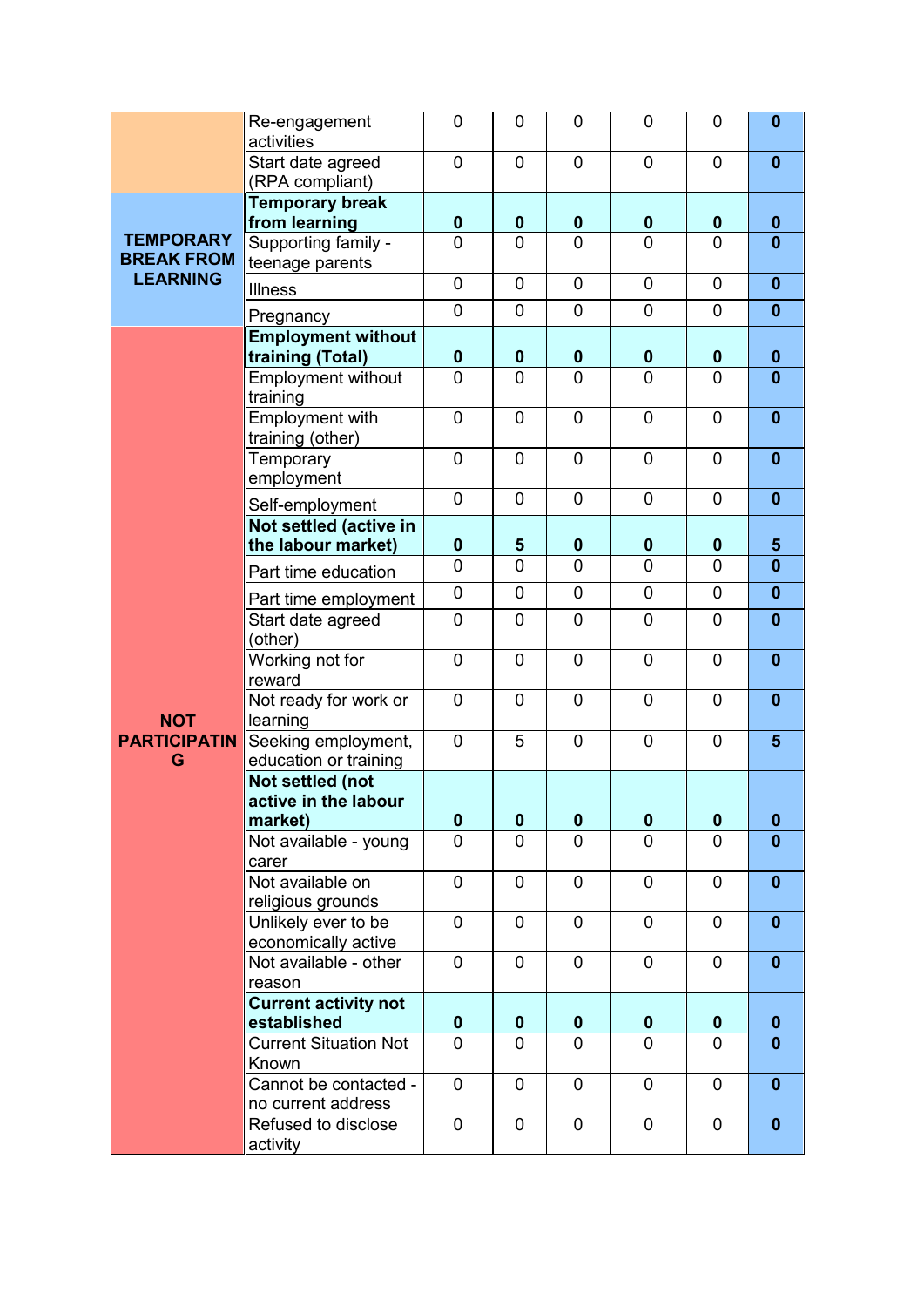|              | Custody (young adult<br>offender)     | $\mathbf 0$    | $\mathbf 0$ | $\mathbf 0$ | $\mathbf 0$ | $\mathbf 0$ | $\mathbf 0$ |
|--------------|---------------------------------------|----------------|-------------|-------------|-------------|-------------|-------------|
|              |                                       | $\overline{0}$ | $\pmb{0}$   | $\pmb{0}$   | $\pmb{0}$   | $\pmb{0}$   | $\mathbf 0$ |
|              |                                       |                |             |             |             |             |             |
|              |                                       |                |             |             |             |             |             |
|              |                                       |                |             |             |             |             |             |
|              |                                       |                |             |             |             |             |             |
| <b>Other</b> |                                       |                |             |             |             |             |             |
|              |                                       |                |             |             |             |             |             |
|              |                                       |                |             |             |             |             |             |
|              |                                       |                |             |             |             |             |             |
|              |                                       |                |             |             |             |             |             |
|              |                                       |                |             |             |             |             |             |
|              |                                       |                |             |             |             |             |             |
|              | Asylum seekers<br>without citizenship |                |             |             |             |             |             |
|              | Survey-TOTAL                          | 1              | 86          | 106         | $\pmb{0}$   | $\mathbf 0$ | 192         |

| <b>Occupation Type of</b><br>those in full time |                |             |            |                     | <b>Not</b>       |            |
|-------------------------------------------------|----------------|-------------|------------|---------------------|------------------|------------|
| <b>Employment or</b><br><b>Training</b>         | <b>SEND</b>    | <b>Male</b> | Femal<br>e | <b>Withhel</b><br>d | <b>Know</b><br>n | Total<br>s |
| Managerial/profession<br>al                     | 0              | 0           | 0          | 0                   | 0                | 0          |
| Clerical/secretarial                            | 0              | 0           | 0          | 0                   | 0                | $\bf{0}$   |
| Skilled construction                            | 0              | 0           | 0          | 0                   | 0                | 0          |
| Skilled engineering                             | $\Omega$       | 0           | 0          | 0                   | $\Omega$         | 0          |
| Electrical/electronic                           | 0              | 0           | 0          | 0                   | $\Omega$         | ŋ          |
| Metal forming trades                            | 0              | 0           | 0          | 0                   | $\Omega$         | ŋ          |
| Vehicle trades                                  | 0              | 0           | 1          | 0                   | $\Omega$         | 4          |
| Textile/garments<br>trades                      | 0              | 0           | $\Omega$   | O                   | $\Omega$         | 0          |
| Other skilled trades                            | $\Omega$       | 0           | 0          | 0                   | $\Omega$         | 0          |
| Protective service<br>OCCS                      | 0              | 1           | 0          | 0                   | O                |            |
| Catering occs                                   | $\overline{0}$ | 0           | 0          | 0                   | $\Omega$         | ŋ          |
| Health care occs                                | $\overline{0}$ | 0           | 0          | 0                   | $\Omega$         | U          |
| Childcare & related<br><b>OCCS</b>              | 0              | 0           | 0          | 0                   | $\Omega$         | n          |